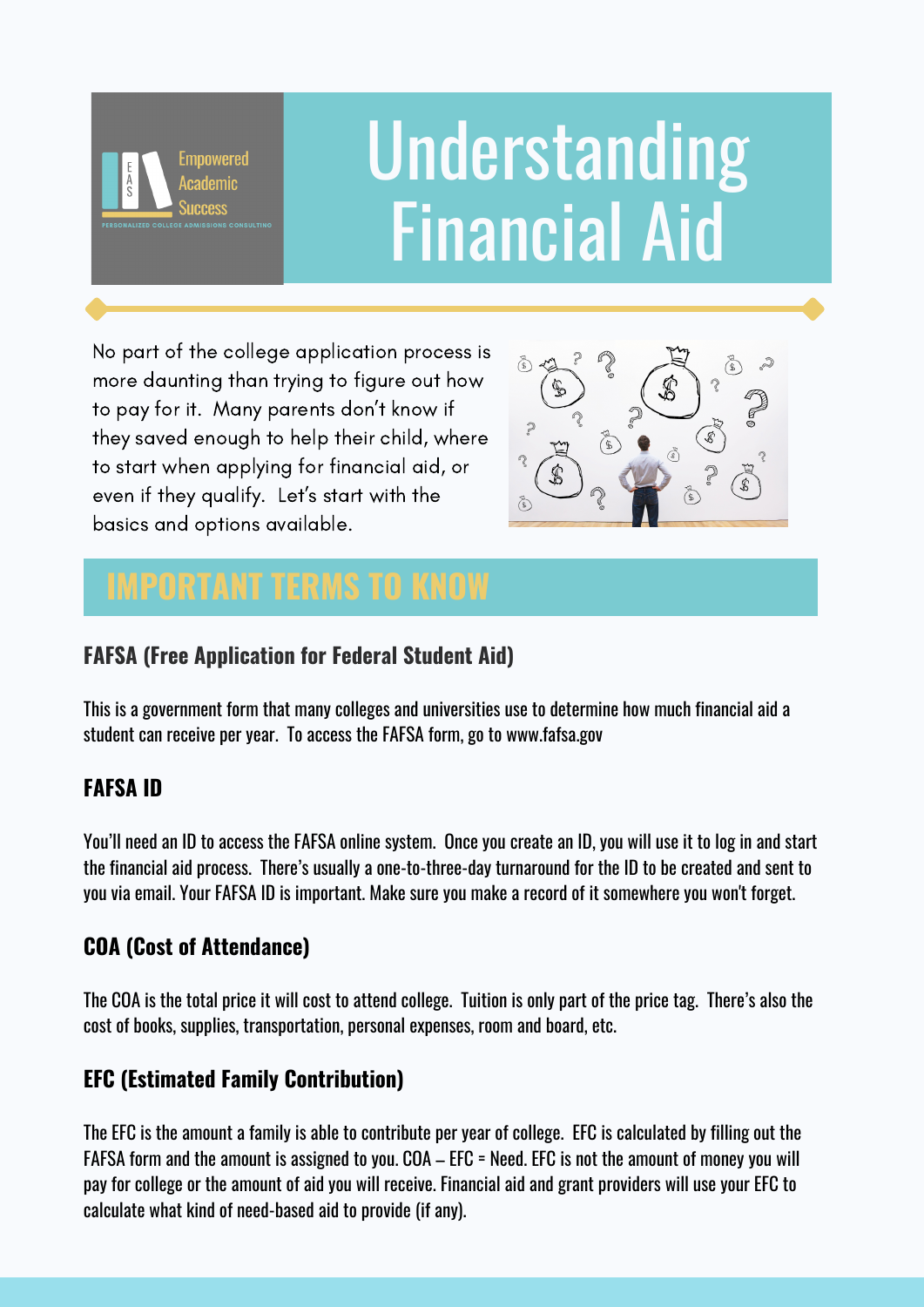#### **529 Savings Plan**

A 529 is a savings account specifically designed to help save for education in a tax-advantaged way. You make contributions to the account using after-tax dollars, and any earnings you accrue are tax-deferred and tax-free. You can use the full balance for expenses like tuition and fees, room and board, and books and supplies at any eligible college or vocational school in the U.S. 529s are available in all 50 states and can also be used tax-free to cover tuition at certain K-12 public, private and religious schools. They have minimal impact on your EFC.

#### **529 Pre-paid College Plan**

These plans offer parents the chance to purchase future tuition at current prices. Currently, about 13 states offer some type of this plan for in-state use and almost 300 private colleges participate in a Private 529 prepaid program. But be aware that these are considered a "resource" and will be counted heavily against your EFC.

#### **Coverdell Savings Account**

This is a savings account plan made for education-related expenses, whether that's for college, elementary or secondary education. Contributions can be made only until the beneficiary turns 18, and unused funds need to be withdrawn or rolled into a new account before the beneficiary turns 30 years old.

#### **Grants**

These can be need-based or merit-based, with the latter often offered based on a certain level of GPA. Grants are "free" money and do not need to be paid back. Some are only available for one year, so make sure to read the fine print in case you need to reapply.

#### **Scholarships**

These are also need-based or merit-based and do not need to be paid back. They may also only be for a year, so you'll need to reapply. There are a lot of websites offering help with scholarships (FastWeb, Unigo Scholarships, Merit Aid, CollegeBoard Scholarships). Also, check out high school and college websites and local community organizations and businesses.